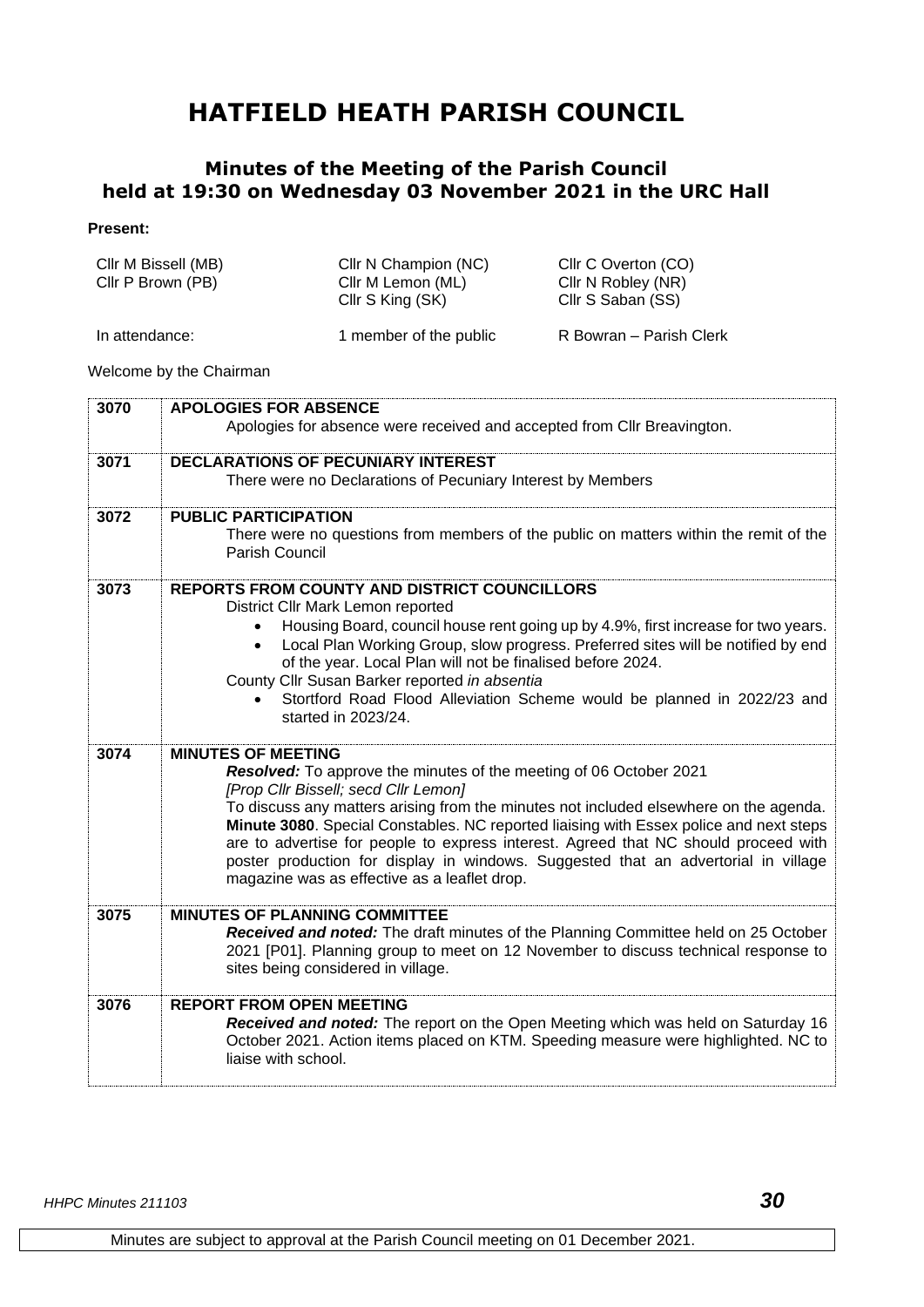| 3077 | <b>FINANCE MATTERS</b>                                                                     |
|------|--------------------------------------------------------------------------------------------|
|      |                                                                                            |
|      | 1. Received and noted: Budget report to 28 October 2021                                    |
|      | 2. Received and noted: Items of expenditure in October 2021 as approved by the             |
|      | <b>Finance Committee</b>                                                                   |
|      | 3. Items for inclusion in a draft budget for 2022/23. Working group to meet on 10          |
|      | November and recommendation to set up a formal Finance & Policy Committee.                 |
|      |                                                                                            |
| 3078 | <b>CLERK'S REPORT &amp; CORRESPONDENCE</b>                                                 |
|      | Received and noted: To receive and note Clerk's report and correspondence.                 |
|      |                                                                                            |
| 3079 | <b>KEY TASK MONITOR</b>                                                                    |
|      | Received and noted: Update of the Key Task Monitor.                                        |
|      | Outstanding are liaison with tree officer at UDC and the Lord of the Manor about           |
|      | key responsibilities. Clerk to contact Bidwells.                                           |
|      |                                                                                            |
| 3080 | <b>UDC CALL FOR SITES</b>                                                                  |
|      | To discuss a plan of action by the parish council, including a report of the activities of |
|      | USAG (Unsustainable Sites Action Group) referred to in the minutes of the Planning         |
|      | Committee. NL summarised work of USAG, especially on technical verification of             |
|      | "Hatfield Garden Village".                                                                 |
|      |                                                                                            |
| 3081 | <b>HIGHWAYS MATTERS</b>                                                                    |
|      | To consider any matters relating to Highways, refer to Cty Cllrs report. Contact Rita Long |
|      | of ECC concerning placement of post opposite the Institute.                                |
|      | Sheering Road footway is blocked. Possibly get use of siding out machine from ECC.         |
|      | To consider matters relating to speeding in the village.                                   |
|      |                                                                                            |
| 3082 | <b>VILLAGE GREEN</b>                                                                       |
|      | To establish ownership and an action plan for the care and maintenance of certain trees    |
|      |                                                                                            |
|      | on and around the village green. NR/Clerk to arrange meetings with UDC and LoM's           |
|      | agent, Bidwells.                                                                           |
|      | General concern about overgrown footpaths, PB had produced a detailed map.                 |
|      | Concern about overgrown Conifer trees in Cox Ley                                           |
|      | Concern about rubbish accumulating in the salt bins.                                       |
|      |                                                                                            |
| 3083 | <b>GENERAL POWER OF COMPETANCE</b>                                                         |
|      | Received and noted: Clerk's paper on the subject it was then:                              |
|      | Resolved: To adopt the General Power of Competence                                         |
|      | [prop Cllr Robley; secd Cllr Saban]                                                        |
|      |                                                                                            |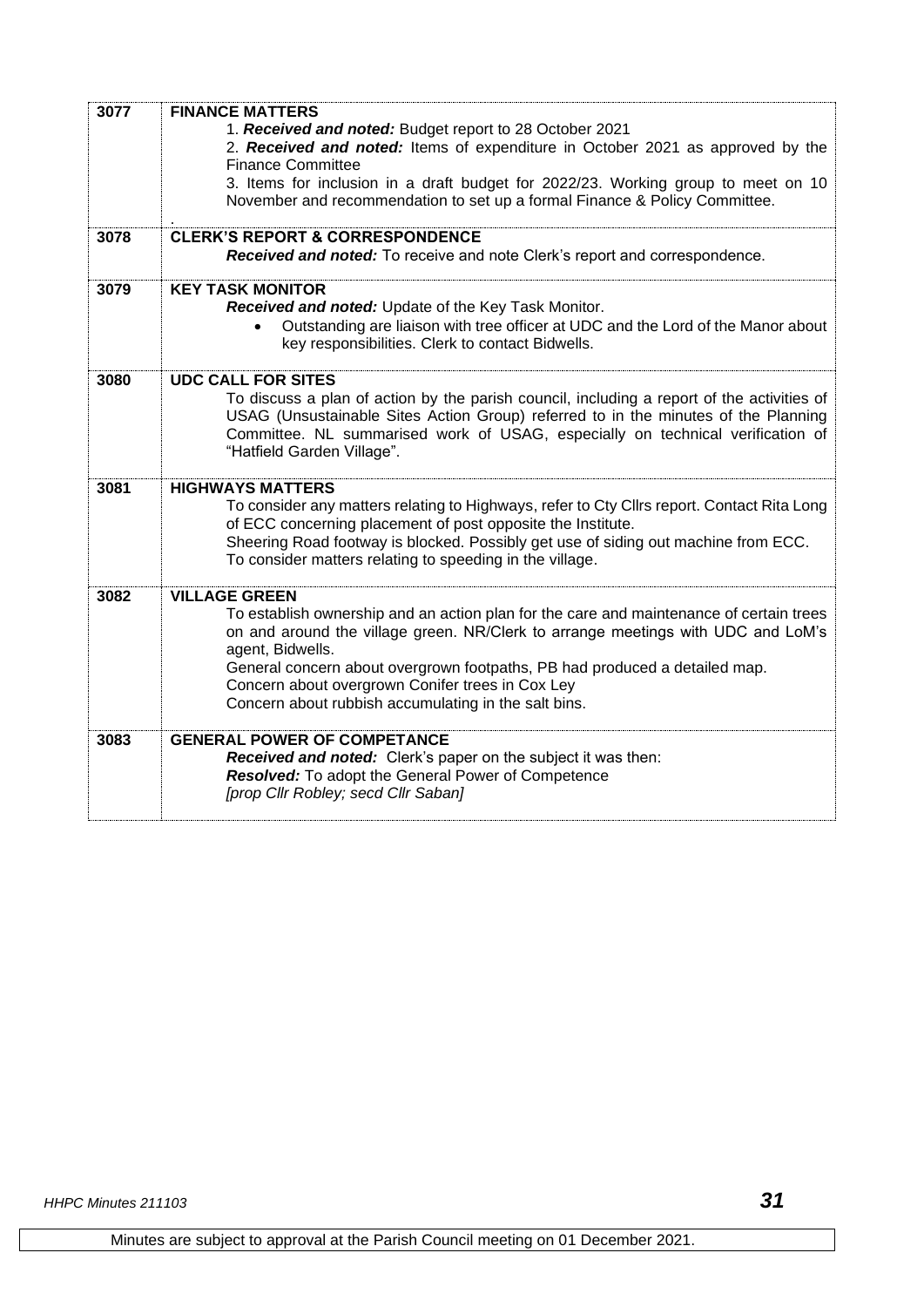| 3084 | <b>GRANT APPLICATIONS</b><br>To consider Grant applications.                                                                                                                                                       |                                                                                                                                                                                                                                                       |           |                                                                                                                                                                              |  |  |
|------|--------------------------------------------------------------------------------------------------------------------------------------------------------------------------------------------------------------------|-------------------------------------------------------------------------------------------------------------------------------------------------------------------------------------------------------------------------------------------------------|-----------|------------------------------------------------------------------------------------------------------------------------------------------------------------------------------|--|--|
|      | Cllr Lemon declared an interest in the URC grant application.                                                                                                                                                      |                                                                                                                                                                                                                                                       |           |                                                                                                                                                                              |  |  |
|      | <b>Applicant</b>                                                                                                                                                                                                   | <b>Purpose</b>                                                                                                                                                                                                                                        | Amount    | <b>Resolved</b>                                                                                                                                                              |  |  |
|      | Mark Radcliff                                                                                                                                                                                                      | "Mislaid" War Memorial                                                                                                                                                                                                                                | Not given | Defer until outcome of grant<br>application to Essex CC is known.                                                                                                            |  |  |
|      | HH PCC (Holy<br>Trinity)                                                                                                                                                                                           | Welfare of church life and<br>graveyard cutting                                                                                                                                                                                                       | £400      | Prop Cllr Lemon; secd Cllr Saban                                                                                                                                             |  |  |
|      | <b>HH Holy Trinity</b><br><b>Church Wardens</b>                                                                                                                                                                    | Lawn mower for upkeep of<br>church yard                                                                                                                                                                                                               | £1,195    | Prop Cllr Lemon; secd Cllr Champion<br>Caveat: Order to be invoiced to HHPC in<br>order to reclaim VAT.                                                                      |  |  |
|      | HH URC                                                                                                                                                                                                             | Upkeep of URC Churchyard                                                                                                                                                                                                                              | £400      | Prop Cllr Saban; secd Cllr Robley                                                                                                                                            |  |  |
|      | <b>HH Leisure Hour</b>                                                                                                                                                                                             | Contribution to running costs                                                                                                                                                                                                                         | £200      | Prop Cllr Saban; secd Cllr Champion                                                                                                                                          |  |  |
|      | Hatfield Regis Local<br><b>History Society</b>                                                                                                                                                                     | Printing costs of leaflet<br>addendum to POW CAMP 116                                                                                                                                                                                                 | £65       | Prop Cllr Bissell; secd Cllr Lemon                                                                                                                                           |  |  |
|      | Essex & Herts Air<br>Ambulance                                                                                                                                                                                     | Contribution to running costs                                                                                                                                                                                                                         | £500      | Prop Cllr Bissell; secd Cllr Robley                                                                                                                                          |  |  |
|      | <b>HH Cricket Club</b>                                                                                                                                                                                             | Grass cutting cricket field                                                                                                                                                                                                                           | £350      | Prop Cllr Champion; secd Cllr King                                                                                                                                           |  |  |
|      | <b>HH Cricket Club</b>                                                                                                                                                                                             | Pavilion refurbishment project                                                                                                                                                                                                                        | Not given | Defer until some indication of costs is<br>obtained.                                                                                                                         |  |  |
|      | <b>HH Football Club</b>                                                                                                                                                                                            | Repairs to locks on containers                                                                                                                                                                                                                        | £275      | Prop Cllr Lemon; secd Cllr King                                                                                                                                              |  |  |
|      | Citizens Advice E<br>Herts                                                                                                                                                                                         | Contribution to running costs                                                                                                                                                                                                                         | £100      | Prop Cllr Bissell; secd Cllr Champion<br>Invite a speaker to address council.                                                                                                |  |  |
|      | <b>Stansted Airport</b><br>Watch                                                                                                                                                                                   | Contribution to running costs                                                                                                                                                                                                                         | £1,000    | Prop Cllr Robley; secd Cllr King                                                                                                                                             |  |  |
|      | Royal British Legion                                                                                                                                                                                               | Contribution to running costs                                                                                                                                                                                                                         | £150      | Prop Cllr Lemon; secd Cllr Champion                                                                                                                                          |  |  |
| 3085 | $\bullet$                                                                                                                                                                                                          | <b>PARKING MANAGEMENT AND CAR PARKS</b><br>To consider any matters relating to village car parks. See KTM.<br>Church car park has now been completed.<br>Village car park de-weeded<br>Contact Essex Parking Partnership concerning parking controls. |           |                                                                                                                                                                              |  |  |
| 3086 | <b>ALLOTMENT REPORT</b><br>To receive and note a report on the Allotments.<br>RB responded in absentia that crops were being harvested, a good yield this<br>year and pest control measures have proved effective. |                                                                                                                                                                                                                                                       |           |                                                                                                                                                                              |  |  |
| 3087 | <b>PLAYGROUND</b><br>$\bullet$                                                                                                                                                                                     | SK reported work nearly completed, signs being delivered 09 November.<br>Fencing being reinforced 04 November                                                                                                                                         |           | To consider any matters relating to maintenance and risk management of the playground.                                                                                       |  |  |
| 3088 | <b>JUBILEE FESTIVAL</b><br>$\bullet$<br>٠                                                                                                                                                                          | Jubilee of HM The Queen.<br>School is interested in being involved, Action by SS.<br>Sunday, normal Festival activities including motor show.<br>Thursday, Beacon Lighting.<br>Friday and Saturday to be confirmed.                                   |           | To consider arrangements for the holding of a Festival in June 2022 to mark the Platinum<br>Jubilee Tree proposal – to be agreed with Bidwells for a permanent installation. |  |  |

*HHPC Minutes 211103 32*